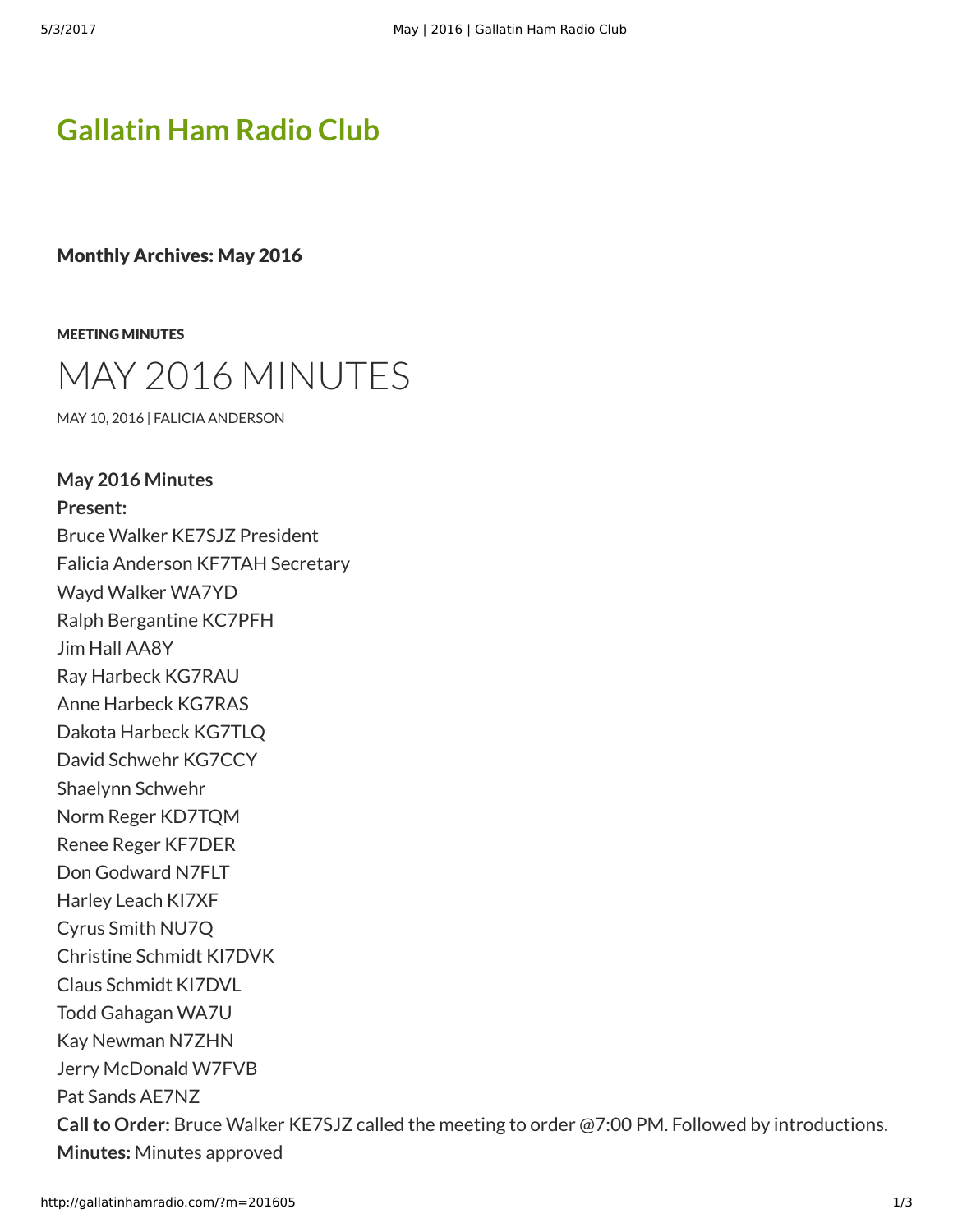**Treasurer's report:** Beginning balance of \$1,297.56, collected \$120.00 in dues, paid \$130.00 for P.O. Box leaving an ending balance of \$1,287.56

Ham test: Seven participants, one extra, one general and five technicians. Congratulations to Claus Schmidt KI7DVL and Christine Schmidt KI7DVK on becoming new hams.

**ERA:** Overview on what the ERA is

**SAR:** Don Godward N7FLT-Quiet; one person slipped and cut chin. There were twisted ankles, an urban search and one person who crossed the river and couldn't get back

**School Club:** Don Godward N7FLT-done now for the year. Finished with a fox hunt

**88 Net:** Wayd Walker WA7YD-it's still going, up and down in check ins

**Foxhunt:**

**HF:** Not much

**MSU Ham Club:** Club is done and exams taken. At the end of August will be the Katabaloza /Winter Field Day

### **Old Business:**

- Club Website: New administrator, Robin Hickman KG7RAV
- George Forsyth AA7GS: Changes to ARRL, plans to redistricting MT and WY so be looking for ballots in mail. There has been no ballots in the mail at this time

#### **New Business:**

#### **Announcements:**

Meeting Adjourned @ 7:36 PM

Presentation: Bruce Walker KE7SJZ –Solar panel backpack show and tell. Thank You!

Minutes respectfully submitted by Falicia Anderson KF7TAH

## **GHRC 2016 EVENTS Schedule**

- June 25-26 Field Day @ Dales/Pig Roast on Saturday, bring side dish to pass or dessert
- July 18-24 Gallatin County Fair-SAR Hams
- July 16 Payden Memorial Bike Ride –Don Godward N7FLT
- August 13 Bridger Ridge Run -Kay Newman N7ZHN
- August 20 MS Ride –Bruce Walker KE7SJZ
- August 14-20 Cycle Greater Yellowstone Sherpa tents will be offered upon request. Off ground cots are also available. Please let Ron Glass WN7Y know what your sleeping arrangements are. He can be reached at ronwn7y@yahoo.com or 406-690-9441
- August 20-21 Rampage the Roots -Ray Harbeck KG7RAS Still need 2 to 3 more people